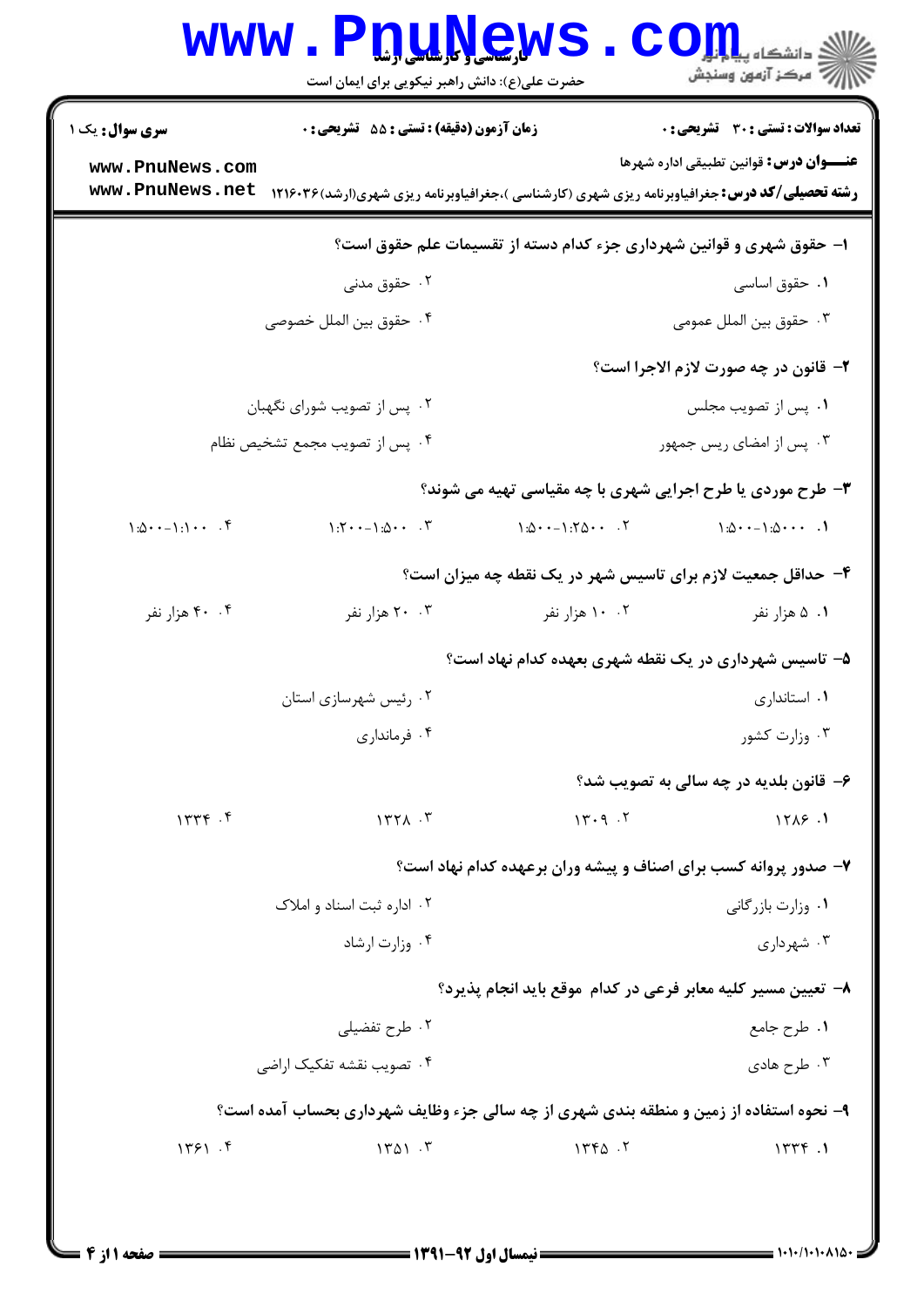|                                    | <b>www.P<u>nune</u>ws</b><br>حضرت علی(ع): دانش راهبر نیکویی برای ایمان است                             |                                                            | ڪ دانشڪاه پي <mark>ا ب</mark> ا ر <mark>ا.</mark><br>ا∛ مرڪز آزمون وسنڊش |
|------------------------------------|--------------------------------------------------------------------------------------------------------|------------------------------------------------------------|--------------------------------------------------------------------------|
| <b>سری سوال : ۱ یک</b>             | زمان آزمون (دقیقه) : تستی : 55 تشریحی : 0                                                              |                                                            | <b>تعداد سوالات : تستی : 30 ٪ تشریحی : 0</b>                             |
| www.PnuNews.com<br>www.PnuNews.net | <b>رشته تحصیلی/کد درس:</b> جغرافیاوبرنامه ریزی شهری (کارشناسی )،جغرافیاوبرنامه ریزی شهری(ارشد) ۱۲۱۶۰۳۶ |                                                            | عنـــوان درس: قوانین تطبیقی اداره شهرها                                  |
|                                    | +۱- زمین شهری با چه ویژگی هایی نیازی به طرح آماده سازی جهت تفکیک نداشته و شهرداری مستقل عمل می کند؟    |                                                            |                                                                          |
|                                    | ۰۲ کمتر از ۱۰۰۰ متر با یک مالک                                                                         |                                                            | ۰۱ کمتر از ۱۰۰۰ متر با بیش از یک مالک                                    |
|                                    | ۰۴ بیشتر از ۱۰۰۰ متر با یک مالک                                                                        |                                                            | ۰۳ بیشتر از ۱۰۰۰ متر با بیش از یک مالک                                   |
|                                    |                                                                                                        |                                                            | <b>۱۱- برای تفکیک اراضی، نقشه با چه مقیاسی مورد نیاز است؟</b>            |
| $1:5$ . f                          | $\uparrow$ . $\uparrow$ . $\uparrow$ . $\uparrow$                                                      | $\lambda:\Delta \cdot \cdot \cdot \cdot \cdot$ . T         | 1:701                                                                    |
|                                    |                                                                                                        |                                                            | ۱۲- نقشه های ساختمانی ارائه شده توسط مالک در کجا بررسی می شود؟           |
|                                    | ۰۲ کمسیون ماده ۵                                                                                       |                                                            | ۰۱ شورای شهرسازی استان                                                   |
|                                    | ۰۴ استانداری                                                                                           |                                                            | ۰۳ شهرداری                                                               |
|                                    |                                                                                                        |                                                            | ۱۳- کدام مورد زیر از اهداف کمیسیون های شهری می باشد ؟                    |
|                                    | ۰۲ ایجاد انعطاف در توسعه روستا                                                                         |                                                            | ٠١ حمايت از رفتارهاي قانوني احداث بنا                                    |
|                                    | ۰۴ ایجاد رویه های متفاوت                                                                               |                                                            | ۰۳ اخذ تصمیمات مناسب در موقعیت های جمعی                                  |
|                                    | ۱۴– در کاربری باغ مسکونی جهت احداث ساختمان حداکثر چند طبقه مجاز است؟                                   |                                                            |                                                                          |
| ۰۴ طبقه                            | ۰۳ طبقه                                                                                                | ٢. ٢ طبقه                                                  | ١. ١ طبقه                                                                |
|                                    |                                                                                                        | 1۵– پیشنهاد تعیین محدوده قانونی شهر بر عهده کدام مرجع است؟ |                                                                          |
|                                    | ۰۲ وزارت کشور                                                                                          |                                                            | ۰۱ شهرداری                                                               |
|                                    | ۰۴ شورای شهر                                                                                           |                                                            | ۰۳ وزارت مسکن و شهرسازی                                                  |
|                                    |                                                                                                        |                                                            | ۱۶– نقشه های حریم شهر در نهایت باید به تایید کدام نهاد برسد؟             |
|                                    | ۰۲ بنیاد مسکن                                                                                          |                                                            | ۰۱ وزارت مسکن و شهرسازی                                                  |
|                                    | ۰۴ جهاد کشاورزی                                                                                        |                                                            | ۰۳ وزارت کشور                                                            |
|                                    | ۱۷- نوار حفاظتی از انتهای حریم قانونی راه در دوطرف جاده کمربندی چند متر است؟                           |                                                            |                                                                          |
| ۰۰ ۳۰۰ متر                         | ۲۰۰ متر                                                                                                | ۰۲ ۱۵۰ متر                                                 | ۰۰ ۱۰۰ متر                                                               |
|                                    |                                                                                                        |                                                            | ۱۸- اجازه بهره برداری از شهرک مستلزم دریافت پروانه از کدام نهاد است؟     |
| ۰۴ راه و شهرسازی                   | بنیاد مسکن $\cdot$ ۳                                                                                   | ۰۲ شهرداری                                                 | ۰۱ وزارت کشور                                                            |
|                                    |                                                                                                        |                                                            |                                                                          |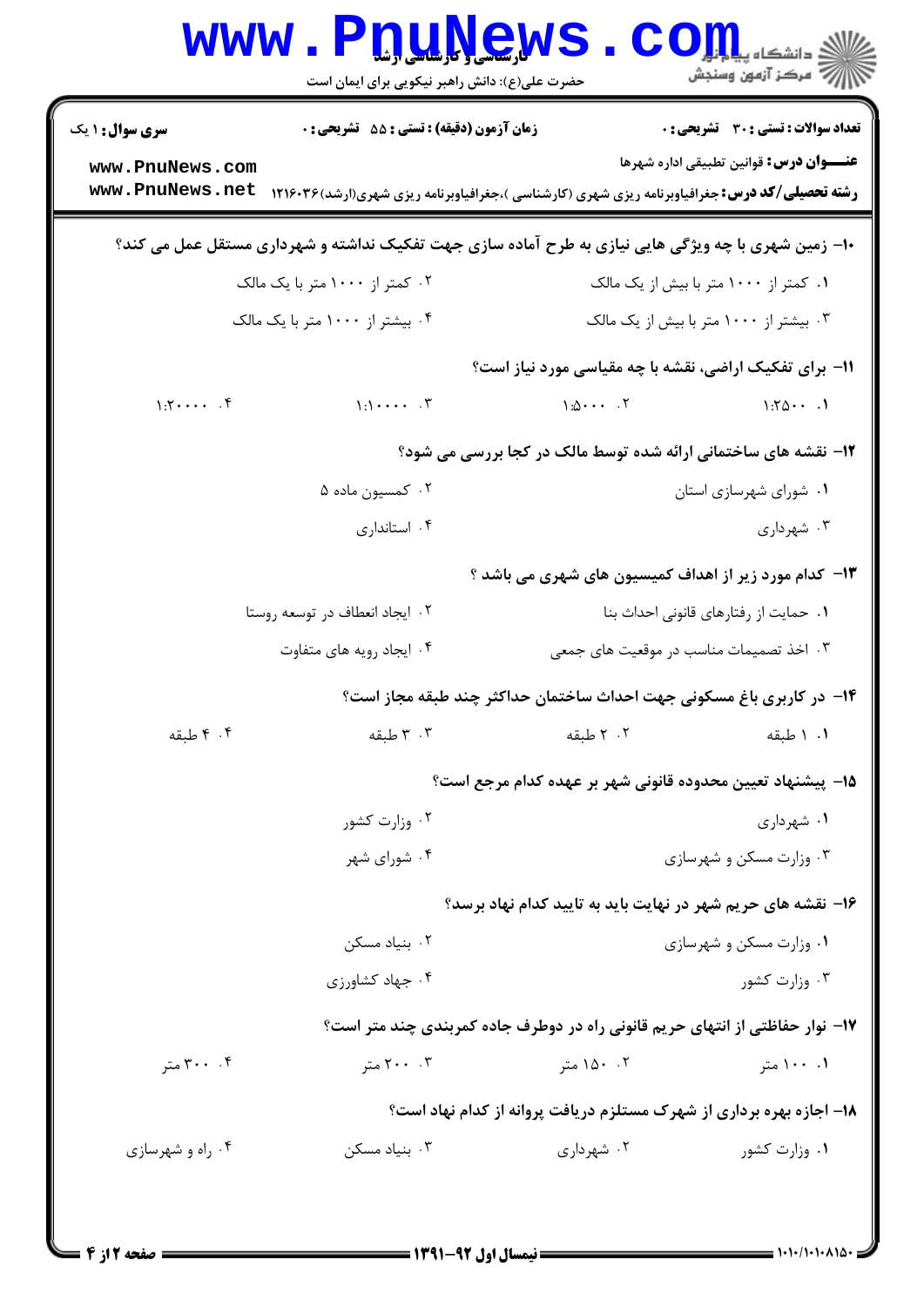| <b>سری سوال : ۱ یک</b>        | <b>زمان آزمون (دقیقه) : تستی : 55 تشریحی : 0</b>                                                                  |                                                                             | <b>تعداد سوالات : تستي : 30 ٪ تشريحي : 0</b>                                       |
|-------------------------------|-------------------------------------------------------------------------------------------------------------------|-----------------------------------------------------------------------------|------------------------------------------------------------------------------------|
| www.PnuNews.com               |                                                                                                                   |                                                                             | عنـــوان درس: قوانین تطبیقی اداره شهرها                                            |
| www.PnuNews.net               | <b>رشته تحصیلی/کد درس:</b> جغرافیاوبرنامه ریزی شهری (کارشناسی )،جغرافیاوبرنامه ریزی شهری(ارشد) ۱۲۱۶۰۳۶            |                                                                             |                                                                                    |
|                               | ۱۹- وزارت مسکن و شهرسازی برای تهیه و اجرای طرحهای شهرسازی به شهرداری های کدام شهرها مشاوره می دهد؟                |                                                                             |                                                                                    |
| ۰۴ همه کلانشهرها              | ۰۳ بالای ۵۰۰ هزار نفر                                                                                             | ۰۲ بالای ۵۰ هزار نفر                                                        | ۰۱ كمتر از ۵۰ هزار نفر                                                             |
|                               |                                                                                                                   | ۲۰- جلسات شورای عالی شهرسازی و معماری در محل دفتر کدام نهاد برگزار می شود؟  |                                                                                    |
| ۰۴ کشور                       | ۰۳ شهرداری                                                                                                        | ۰۲ بنیاد مسکن                                                               | ۰۱ مسکن و شهرسازی                                                                  |
|                               |                                                                                                                   | <b>۲۱</b> - طرحهای جامع شهری از طریق کدام نهاد به شهرداری ها ابلاغ می گردد؟ |                                                                                    |
| ۰۴ شهردار                     | ۰۳ استاندار                                                                                                       | ۰۲ کمیته فنی                                                                | ۰۱ شورای شهر                                                                       |
|                               |                                                                                                                   |                                                                             | <b>۲۲</b> - سلسله مراتب اجتماعی که میان ساختمان های شهری دیده می شود نشانه چیست؟   |
| ۰۲ برابری و عدالت اجتماعی     |                                                                                                                   | ٠١ عدالت و انصاف سازمان شهري                                                |                                                                                    |
|                               | ۰۴ مشاركت مناسب شهروندان                                                                                          |                                                                             | ۰۳ طراحان و برنامه ریزان قابل                                                      |
|                               |                                                                                                                   |                                                                             | <b>۲۳</b> - هدف از منطقه بندی چیست؟                                                |
| ۰۲ تقسیم شهر به مناطق و نواحی |                                                                                                                   | ۰۱ جلوگیری از کاربری های ناسازگار                                           |                                                                                    |
|                               | ۰۴ خروج پادگانهای نظامی از شهر<br>۰۳ مکان یابی نهادها و سازمان های دولتی                                          |                                                                             |                                                                                    |
|                               |                                                                                                                   |                                                                             | <b>۲۴</b> - کدام نوع برنامه ریزی برای نوسازی و بهسازی مناطق قدیمی شهر کاربرد دارد؟ |
| ۰۴ برنامه ریزی عملیاتی        | ۰۳ برنامه ریزی شهری                                                                                               | ۰۲ برنامه ریزی ملی                                                          | ۰۱ برنامه ریزی کالبدی                                                              |
|                               |                                                                                                                   |                                                                             | ۲۵- بالاترین سرانه زمین شهری در کدام کشور است؟                                     |
| ۰۴ آلمان                      | ۰۳ عربستان                                                                                                        | ۰۲ آمریکا                                                                   | ۰۱ اسکاتلند                                                                        |
|                               |                                                                                                                   |                                                                             | ۲۶- حداقل سرانه فضای سبز شهری در ایران چقدر است؟                                   |
| ۰۴ ۱۵ متر مربع                | ۰۳ متر مربع                                                                                                       | ۰۲ ه.تر مربع                                                                | ۰۱ ۵ متر مربع                                                                      |
|                               |                                                                                                                   |                                                                             | ۲۷- از نظر ویلیام کدام شهر کمترین هزینه سرانه خدمات شهری را دارا می باشد؟          |
| ۰۴ شهرهای کوچک                | ۰۳ شهرهای متوسط                                                                                                   | ۰۲ مادرشهرها                                                                | ۰۱ کلان شهرها                                                                      |
|                               | <b>۲۸</b> - زمینی به مساحت ۲۰۰ مترمربع تفکیک گردیده در  صورتکیه سطح اشغال در همکف ۵۰ درصد و تراکم ساختمانی آن ۲۰۰ | مترمربع باشد حداکثر تعداد طبقات مجاز در آن چند طبقه می تواند باشد؟          |                                                                                    |
| ۰۴ ملبقه                      | ۰۳ طبقه                                                                                                           | ۰۲ طبقه                                                                     | ٠١. ۴ طبقه                                                                         |